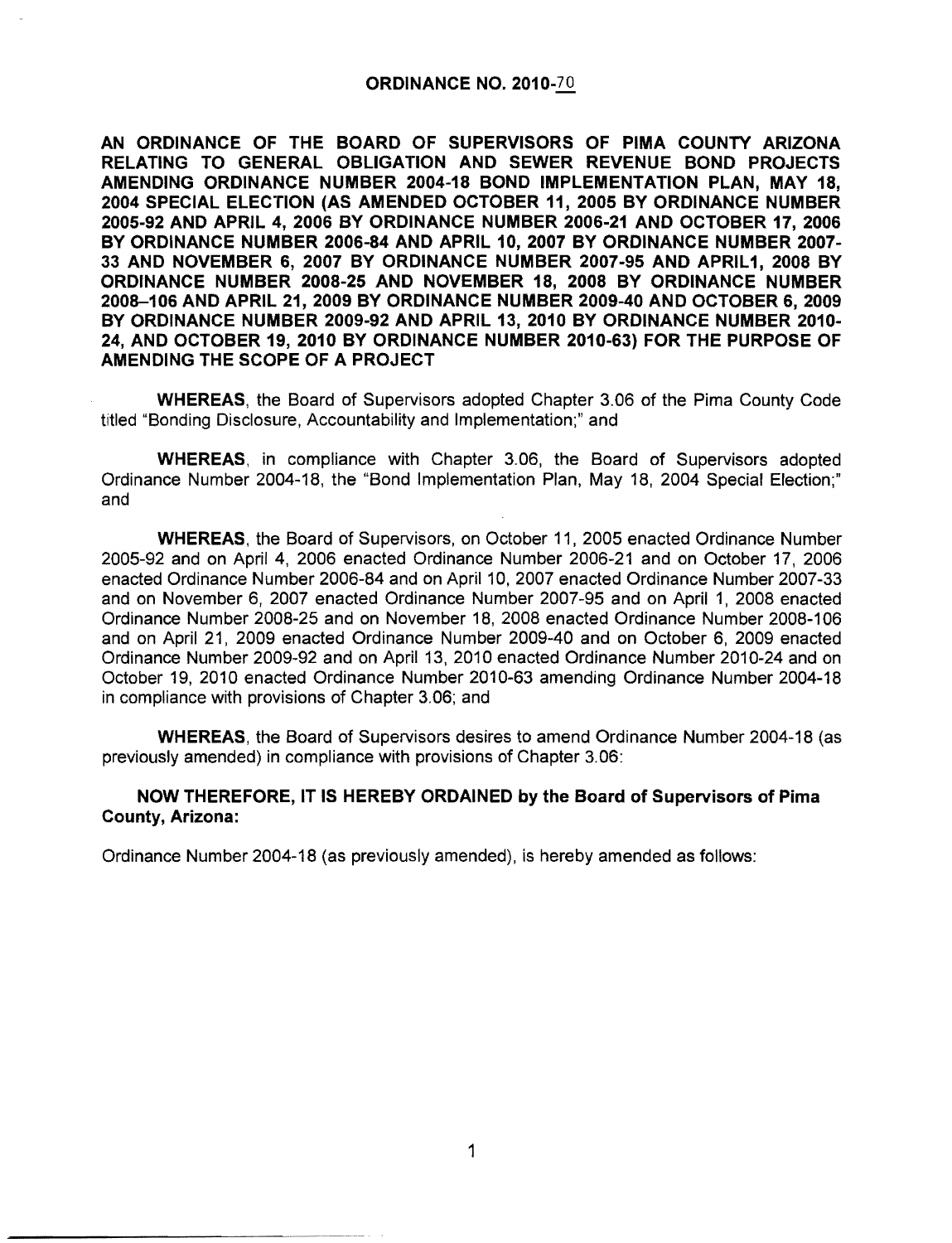## **4.46 Wilmot Branch Library Replacement or Relocation**

**Location:** The area bordered by Craycroft, Speedway, Kolb and Broadway; within the City of Tucson.

**Scope:** Design and construct renovations of the existing 19,000 square foot library. The renovations will maximize efficient use of existing space. Design and construct, as determined necessary, an addition to the existing library of up to 6,000 square feet. The building will house an expanded collection, state-of-the-art technology, information computer commons, large meeting room(s) and small study rooms, and a self-directed service check out. Library operations will be conducted from a temporary facility during renovation and construction. Some funds will be used for the acquisition of State Trust land adjacent to the Winston Reynolds-Manzanita District Park.

**Benefits:** The current library was constructed in 1965 and is considered by many to be a seminal work by the renowned modernist architect Nicolas Sakellar. A design charette was conducted to determine the most cost-effective and efficient means of retaining the existing building and providing library services in the neighborhood. The charette proved that the existing space could be redesigned and modified to enhance efficiency and minimize the need for new construction. The remodeling and addition will enhance the Pima County Public Library's mission of supporting education, literacy, and lifelong learning throughout Pima County. This library serves customers from all of Pima County. The acquisition of land adjacent to the Winston Reynolds- Manzanita District Park will provide access to the Manzanita Greenway, space to expand the Drexel Heights Community center and associated community center amenities including potential library services. space for sport fields, free play areas, trails. ramadas, and additional parking.

**Cost:** \$7,000,000, This amount will include design and construction of remodel and any addition, the expansion and enhancement of the existing collection and rent payments for a temporary facility. .

**Bond Funding:** \$7,000,000

**Other Funding:** None.

**Project Duration:** Construction will begin in 2007 and be completed by the end of 2009.

**Implementation Period:** 2, 3, 4

**Project Management:** The project will be managed by Pima County Facilities Management.

**Future Operating and Maintenance Costs:** Pima County Library District, a library district established pursuant to the laws of the State of Arizona, operates libraries throughout unincorporated Pima County and in most incorporated cities and towns in the County. Based on an intergovernmental agreement with the City of Tucson, the building will be conveyed by the City to the library district.